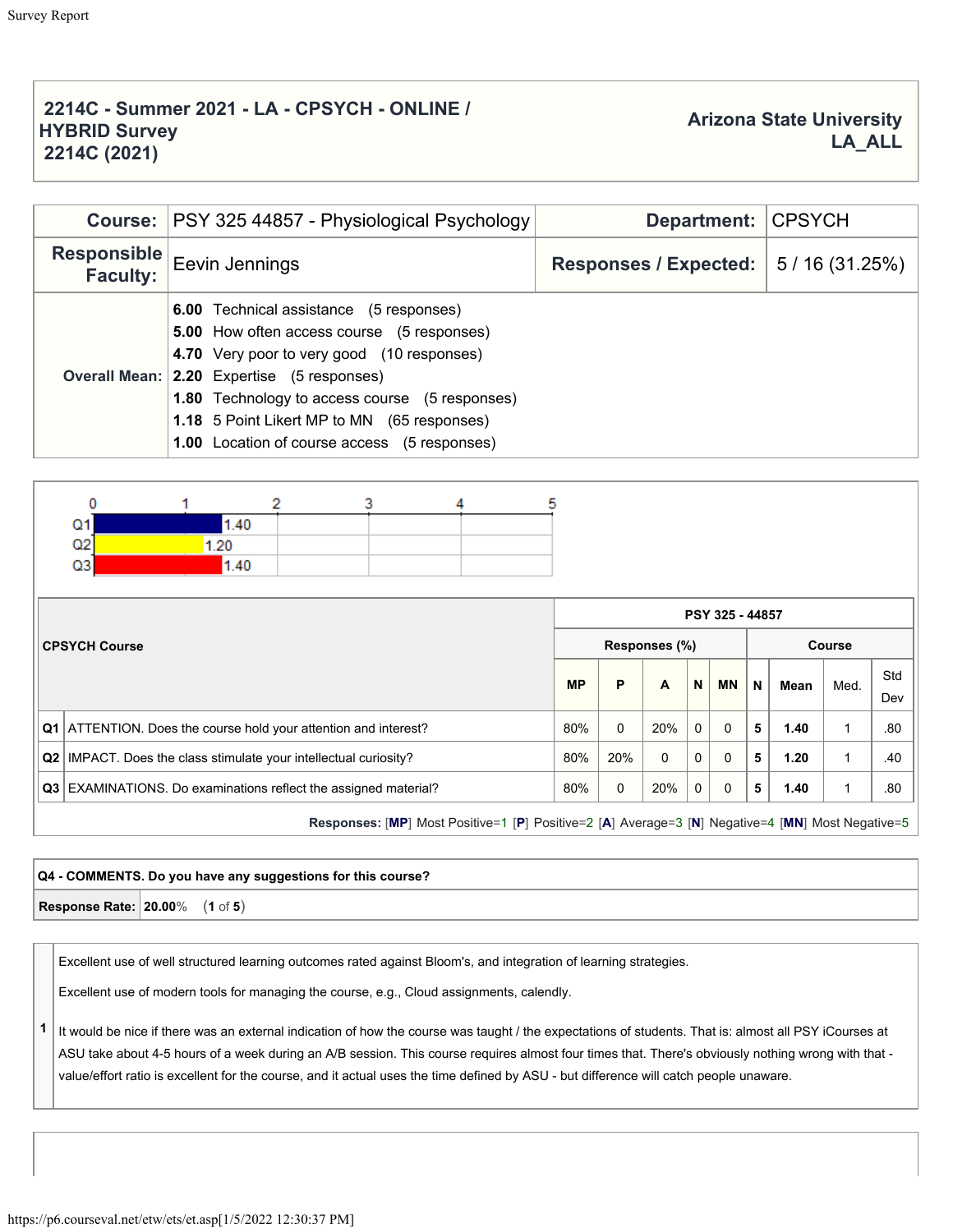| n               |      |      |  | 5 |
|-----------------|------|------|--|---|
| Q <sub>5</sub>  |      | 1.40 |  |   |
| Q <sub>6</sub>  |      | 1.40 |  |   |
| Q7              | 1.00 |      |  |   |
| Q8              | 1.00 |      |  |   |
| Q9              |      | 1.20 |  |   |
| Q <sub>10</sub> |      | 1.20 |  |   |
| Q11             | 1.00 |      |  |   |
| Q <sub>12</sub> | 1.00 |      |  |   |
| Q <sub>13</sub> |      | 1.20 |  |   |
| Q14             | 1.00 |      |  |   |

|    |                                                                                                                  |           |               | <b>Eevin Jennings</b> |                   |              |   |                      |   |            |  |  |  |  |  |
|----|------------------------------------------------------------------------------------------------------------------|-----------|---------------|-----------------------|-------------------|--------------|---|----------------------|---|------------|--|--|--|--|--|
|    | <b>CPSYCH Faculty Questions</b>                                                                                  |           | Responses (%) |                       | <b>Individual</b> |              |   |                      |   |            |  |  |  |  |  |
|    |                                                                                                                  | <b>MP</b> | P             | A                     |                   |              |   | $N$ MN $N$ Mean Med. |   | Std<br>Dev |  |  |  |  |  |
| Q5 | LEVEL. Does the instructor cover the material at a level and pace appropriate to you?                            | 80%       | 0             | 20%                   | 0                 | $\mathbf 0$  | 5 | 1.40                 | 1 | .80        |  |  |  |  |  |
| Q6 | CLARITY. Does the instructor present the material in a clear and understandable manner?                          | 80%       | $\Omega$      | 20%                   | $\mathbf{0}$      | $\Omega$     | 5 | 1.40                 | 1 | .80        |  |  |  |  |  |
| Q7 | EMPHASIS. Did the instructor make clear to you what is expected of you in this course?                           | 100%      | $\Omega$      | $\Omega$              | 0                 | 0            | 5 | 1.00                 | 1 | 0          |  |  |  |  |  |
| Q8 | CREDIBILITY. Do you have confidence in the instructor's knowledge of the subject?                                | 100%      | $\Omega$      | $\Omega$              | $\Omega$          | $\mathbf{0}$ | 5 | 1.00                 |   | 0          |  |  |  |  |  |
| Q9 | SENSITIVITY. Does the instructor seem to know when the class is having difficulty<br>understanding the material? | 80%       | 20%           | $\Omega$              | $\Omega$          | $\Omega$     | 5 | 1.20                 | 1 | .40        |  |  |  |  |  |
|    | Q10 HELPFULNESS. Is the instructor helpful outside the class?                                                    | 80%       | 20%           | $\mathbf{0}$          | $\Omega$          | $\Omega$     | 5 | 1.20                 | 1 | .40        |  |  |  |  |  |
|    | <b>Q11</b> RESPONSIVENESS. Does the instructor encourage student response?                                       | 100%      | $\mathbf{0}$  | $\mathbf{0}$          | 0                 | $\Omega$     | 5 | 1.00                 | 1 | 0          |  |  |  |  |  |
|    | Q12 ENTHUSIASM. Does the instructor convey enthusiasm about the course?                                          | 100%      | $\mathbf{0}$  | $\Omega$              | $\Omega$          | $\mathbf{0}$ | 5 | 1.00                 | 1 | 0          |  |  |  |  |  |
|    | Q13 WILLINGNESS. Would you willingly take another course from this instructor?                                   | 80%       | 20%           | $\Omega$              | $\Omega$          | $\Omega$     | 5 | 1.20                 | 1 | .40        |  |  |  |  |  |
|    | Q14 EVALUATION. What overall grade would you give this instructor?                                               | 100%      | 0             | 0                     | $\Omega$          | $\Omega$     | 5 | 1.00                 | 1 | 0          |  |  |  |  |  |
|    | Responses: [MP] Most Positive=1 [P] Positive=2 [A] Average=3 [N] Negative=4 [MN] Most Negative=5                 |           |               |                       |                   |              |   |                      |   |            |  |  |  |  |  |

| $\sqrt{Q15}$ - COMMENT. Do you have any suggestions for this instructor? |                                                   |  |  |  |  |  |
|--------------------------------------------------------------------------|---------------------------------------------------|--|--|--|--|--|
|                                                                          | <b>Faculty: Eevin Jennings</b>                    |  |  |  |  |  |
|                                                                          | <b>Response Rate:</b> $ 40.00\% \t(2 \t{ of } 5)$ |  |  |  |  |  |



Please don't burnout. It is clear that this instructor puts a time of time into this course and teaching in general, but it can be hard to sustain that. It's okay if things aren't perfect, it's okay if you're not using the best pedagogy. Process over perfection, long term over short term.

**2**

Incredible work on the animation and visual learning materials!

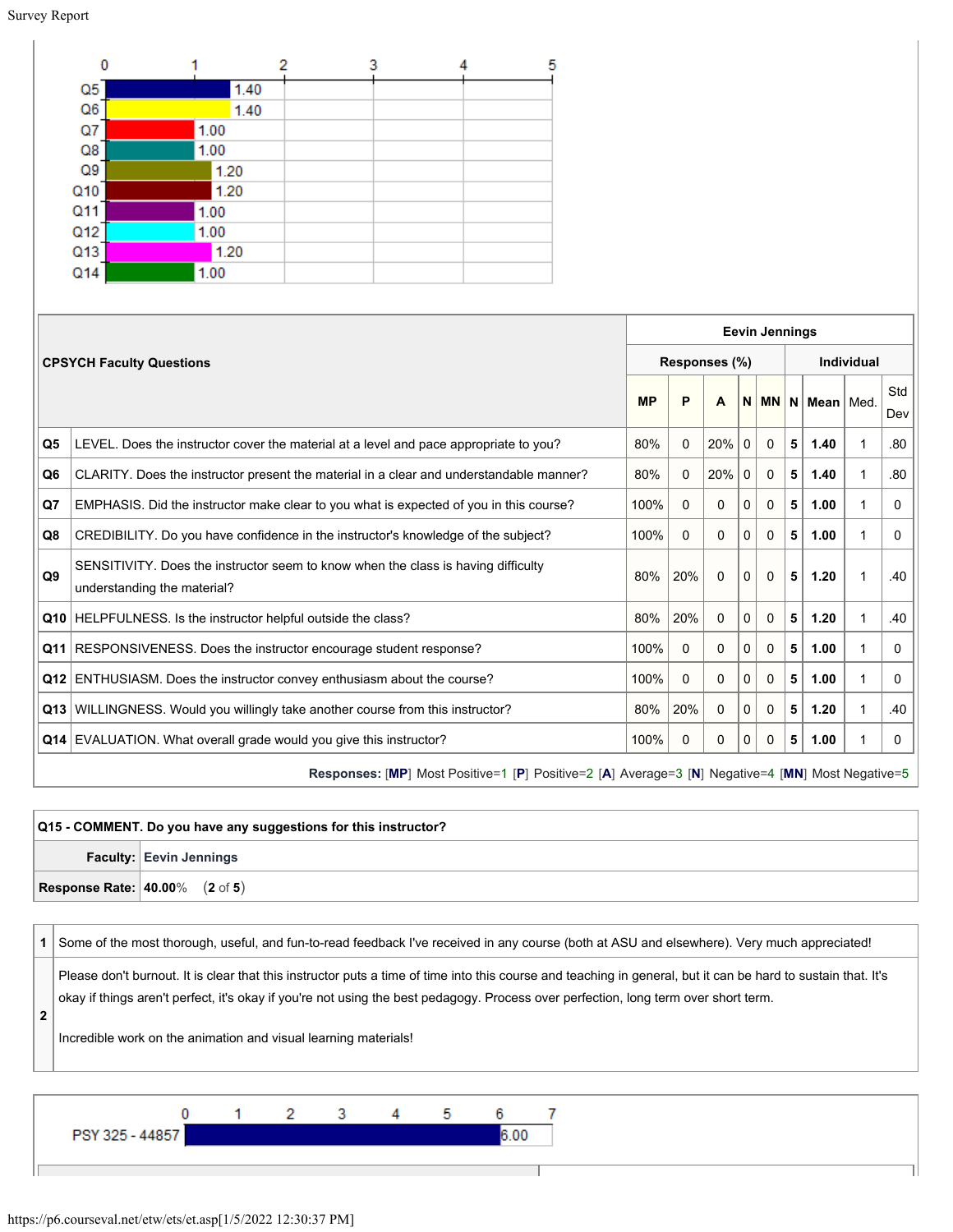Survey Report

|                             |                                                                                |               |            |              |           |           | PSY 325 - 44857 |            |              |               |      |            |  |
|-----------------------------|--------------------------------------------------------------------------------|---------------|------------|--------------|-----------|-----------|-----------------|------------|--------------|---------------|------|------------|--|
| <b>CPSYCH-Online/Hybrid</b> |                                                                                | Responses (%) |            |              |           |           |                 |            |              | <b>Course</b> |      |            |  |
|                             |                                                                                | $\mathsf{A}$  | <b>SMB</b> |              | <b>AS</b> | <b>UH</b> | <b>DNN</b>      | <b>OPS</b> | $\mathsf{N}$ | <b>Mean</b>   | Med. | Std<br>Dev |  |
|                             | Q16   Where did you go for technical assistance for this online/hybrid course? | $\mathbf 0$   |            | $\mathbf{0}$ | 0         | $\Omega$  | 100%            | $\Omega$   | 5            | 6.00          | ี    |            |  |

**Responses:** [**A**] ASUonline=1 [**SMB**] Software manufacturer (Blackboard, Inc.)=2 [**I**] Instructor=3 [**AS**] Another student=4 [**UH**] UTO Helpdesk=5 [**DNN**] Did not need assistance=6 [**OPS**] Other (please specify below)=7





**Responses:** [**H**] Home=1 [**W**] Work=2 [**CCL**] Campus computer lab=3 [**RH**] Residence hall=4 [**L**] Library=5 [**O**] Other=6

|  | <b>Graph Legend</b> |
|--|---------------------|
|  | Ν                   |
|  |                     |
|  |                     |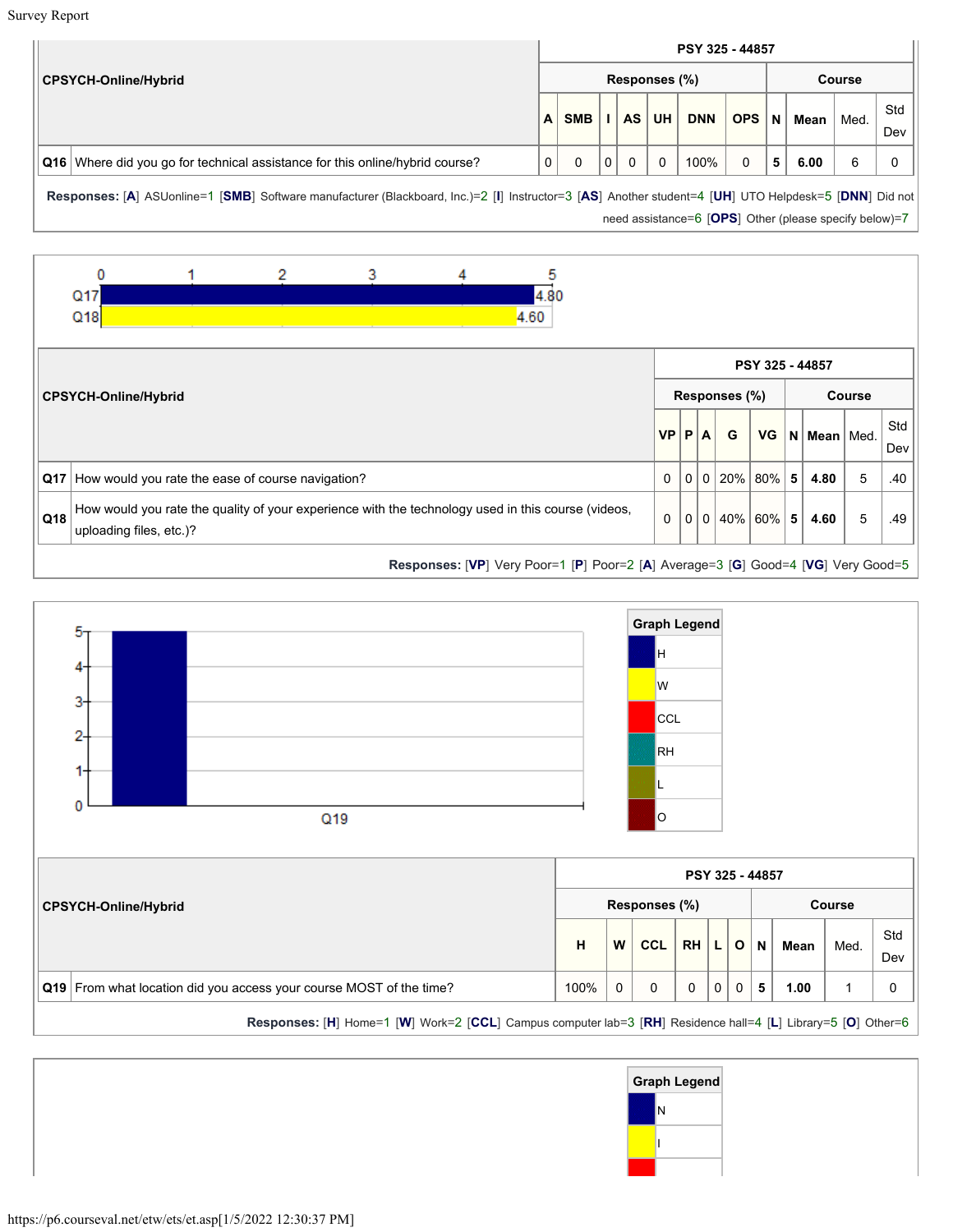





**Responses:** [**DC**] Desktop computer=1 [**LC**] Laptop computer=2 [**SP**] Smart phone=3 [**I/I**] iPad / iPod=4 [**O**] Other=5

| Graph Legend |  |  |  |  |  |  |  |  |
|--------------|--|--|--|--|--|--|--|--|
| OAW          |  |  |  |  |  |  |  |  |
| TAW          |  |  |  |  |  |  |  |  |
| <b>TTA</b>   |  |  |  |  |  |  |  |  |
| FTA          |  |  |  |  |  |  |  |  |
| <b>FOM</b>   |  |  |  |  |  |  |  |  |